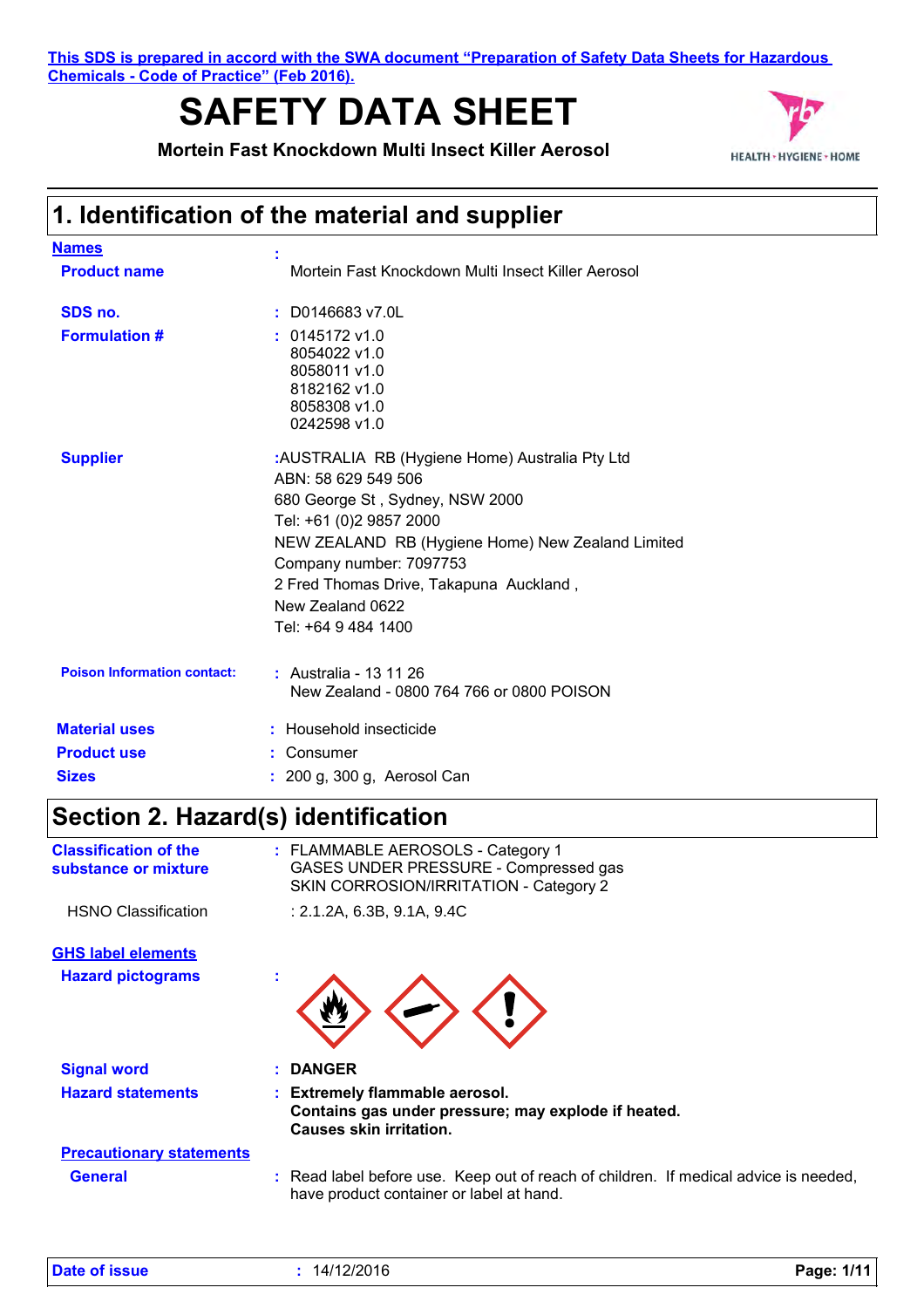# **Section 2. Hazard(s) identification**

| <b>Prevention</b>                     | : Wear protective gloves. Keep away from heat, hot surfaces, sparks, open flames<br>and other ignition sources. No smoking. Pressurized container: Do not pierce or<br>burn, even after use. Do not spray on an open flame or other ignition source. Wash<br>hands thoroughly after handling. |  |
|---------------------------------------|-----------------------------------------------------------------------------------------------------------------------------------------------------------------------------------------------------------------------------------------------------------------------------------------------|--|
| <b>Response</b>                       | : IF ON SKIN: Wash with plenty of soap and water. Take off contaminated clothing.<br>Wash contaminated clothing before reuse. If skin irritation occurs: Get medical<br>attention.                                                                                                            |  |
| <b>Storage</b>                        | : Protect from sunlight. Do not expose to temperatures exceeding 50 $\degree$ C/122 $\degree$ F.<br>Store in a well-ventilated place.                                                                                                                                                         |  |
| <b>Disposal</b>                       | : Not applicable.                                                                                                                                                                                                                                                                             |  |
| <b>Supplemental label</b><br>elements | : Not applicable.                                                                                                                                                                                                                                                                             |  |

**Other hazards which do not :** None known. **result in classification**

# **Section 3. Composition and ingredient information**

| Mixture<br><b>Substance/mixture</b>    |                                |                                   |
|----------------------------------------|--------------------------------|-----------------------------------|
| <b>Ingredient name</b>                 | $%$ (w/w)                      | <b>CAS number</b>                 |
| <b>Butane</b><br>propane<br>Esbiothrin | ≥60 - ≤75<br>I≥10 - ≤30<br>0.1 | 106-97-8<br>74-98-6<br>84030-86-4 |
| Permethrin                             | 0.03                           | 52645-53-1                        |
| Imiprothrin                            | 0.02                           | 72963-72-5                        |

## **Section 4. First aid measures**

| Esbiothrin                                         |                                                                            | 0.1                                                                                                                                                                                                                                                                                                                                                                                                                           | 84030-86-4                                                                                                                                                                                                                                                                                                                                          |
|----------------------------------------------------|----------------------------------------------------------------------------|-------------------------------------------------------------------------------------------------------------------------------------------------------------------------------------------------------------------------------------------------------------------------------------------------------------------------------------------------------------------------------------------------------------------------------|-----------------------------------------------------------------------------------------------------------------------------------------------------------------------------------------------------------------------------------------------------------------------------------------------------------------------------------------------------|
| Permethrin                                         |                                                                            | 0.03                                                                                                                                                                                                                                                                                                                                                                                                                          | 52645-53-1<br>72963-72-5                                                                                                                                                                                                                                                                                                                            |
| Imiprothrin                                        | Supplier's information: Product Contains less than 0,1% w/w 1, 3 Butadiene | 0.02                                                                                                                                                                                                                                                                                                                                                                                                                          |                                                                                                                                                                                                                                                                                                                                                     |
|                                                    |                                                                            |                                                                                                                                                                                                                                                                                                                                                                                                                               |                                                                                                                                                                                                                                                                                                                                                     |
| Other Non-hazardous ingredients to 100%            |                                                                            |                                                                                                                                                                                                                                                                                                                                                                                                                               |                                                                                                                                                                                                                                                                                                                                                     |
|                                                    | Occupational exposure limits, if available, are listed in Section 8.       |                                                                                                                                                                                                                                                                                                                                                                                                                               |                                                                                                                                                                                                                                                                                                                                                     |
| <b>Section 4. First aid measures</b>               |                                                                            |                                                                                                                                                                                                                                                                                                                                                                                                                               |                                                                                                                                                                                                                                                                                                                                                     |
| <b>Description of necessary first aid measures</b> |                                                                            |                                                                                                                                                                                                                                                                                                                                                                                                                               |                                                                                                                                                                                                                                                                                                                                                     |
| <b>Eye contact</b>                                 | minutes. Get medical attention.                                            |                                                                                                                                                                                                                                                                                                                                                                                                                               | : Immediately flush eyes with plenty of water, occasionally lifting the upper and lower<br>eyelids. Check for and remove any contact lenses. Continue to rinse for at least 10                                                                                                                                                                      |
| <b>Inhalation</b>                                  |                                                                            | If not breathing, if breathing is irregular or if respiratory arrest occurs, provide<br>artificial respiration or oxygen by trained personnel. It may be dangerous to the<br>adverse health effects persist or are severe. If unconscious, place in recovery<br>position and get medical attention immediately. Maintain an open airway. Loosen<br>tight clothing such as a collar, tie, belt or waistband.                   | : Remove victim to fresh air and keep at rest in a position comfortable for breathing.<br>person providing aid to give mouth-to-mouth resuscitation. Get medical attention if                                                                                                                                                                       |
| <b>Skin contact</b>                                |                                                                            | : Flush contaminated skin with plenty of water. Remove contaminated clothing and<br>shoes. Continue to rinse for at least 10 minutes. Get medical attention. Wash<br>clothing before reuse. Clean shoes thoroughly before reuse.                                                                                                                                                                                              |                                                                                                                                                                                                                                                                                                                                                     |
| <b>Ingestion</b>                                   | as a collar, tie, belt or waistband.                                       | : Wash out mouth with water. Remove dentures if any. Remove victim to fresh air<br>and keep at rest in a position comfortable for breathing. If material has been<br>swallowed and the exposed person is conscious, give small quantities of water to<br>the head should be kept low so that vomit does not enter the lungs. Get medical<br>attention if adverse health effects persist or are severe. Never give anything by | drink. Stop if the exposed person feels sick as vomiting may be dangerous. Do not<br>induce vomiting unless directed to do so by medical personnel. If vomiting occurs,<br>mouth to an unconscious person. If unconscious, place in recovery position and get<br>medical attention immediately. Maintain an open airway. Loosen tight clothing such |
| <b>Potential acute health effects</b>              | Most important symptoms/effects, acute and delayed                         |                                                                                                                                                                                                                                                                                                                                                                                                                               |                                                                                                                                                                                                                                                                                                                                                     |
| Date of issue                                      | : 14/12/2016                                                               |                                                                                                                                                                                                                                                                                                                                                                                                                               | Page: 2/11                                                                                                                                                                                                                                                                                                                                          |

| Date of issue |  |  |
|---------------|--|--|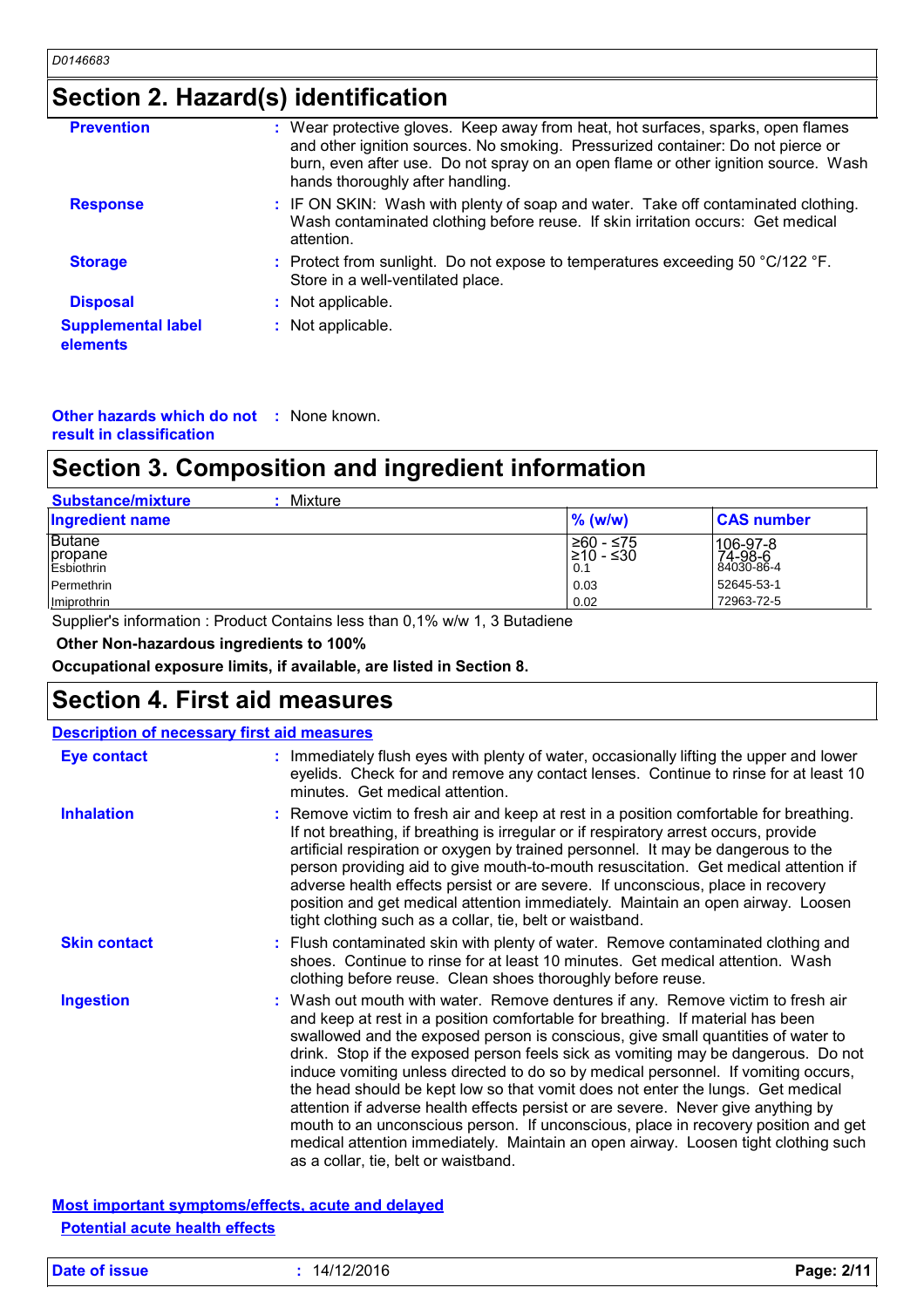### **Section 4. First aid measures**

| OGUNUN 7. LIIJU ANI MUGASULGS     |                                                                                                                                                                               |
|-----------------------------------|-------------------------------------------------------------------------------------------------------------------------------------------------------------------------------|
| <b>Eye contact</b>                | : No known significant effects or critical hazards.                                                                                                                           |
| <b>Inhalation</b>                 | : No known significant effects or critical hazards.                                                                                                                           |
| <b>Skin contact</b>               | : Causes skin irritation.                                                                                                                                                     |
| <b>Ingestion</b>                  | : No known significant effects or critical hazards.                                                                                                                           |
| Over-exposure signs/symptoms      |                                                                                                                                                                               |
| <b>Eye contact</b>                | : Adverse symptoms may include the following:<br>pain or irritation<br>watering<br>redness                                                                                    |
| <b>Inhalation</b>                 | : Adverse symptoms may include the following:<br>respiratory tract irritation<br>coughing                                                                                     |
| <b>Skin contact</b>               | : Adverse symptoms may include the following:<br>irritation<br>redness                                                                                                        |
| <b>Ingestion</b>                  | No specific data.                                                                                                                                                             |
|                                   | <b>Indication of immediate medical attention and special treatment needed, if necessary</b>                                                                                   |
| <b>Notes to physician</b>         | : Treat symptomatically. Contact poison treatment specialist immediately if large<br>quantities have been ingested or inhaled.                                                |
| <b>Specific treatments</b>        | : No specific treatment.                                                                                                                                                      |
| <b>Protection of first-aiders</b> | : No action shall be taken involving any personal risk or without suitable training. It<br>may be dangerous to the person providing aid to give mouth-to-mouth resuscitation. |

**See toxicological information (Section 11)**

# **Section 5. Firefighting measures**

| <b>Extinguishing media</b>                               |                                                                                                                                                                                                                                                                                                                                                                                                                                                          |
|----------------------------------------------------------|----------------------------------------------------------------------------------------------------------------------------------------------------------------------------------------------------------------------------------------------------------------------------------------------------------------------------------------------------------------------------------------------------------------------------------------------------------|
| <b>Suitable extinguishing</b><br>media                   | : Use an extinguishing agent suitable for the surrounding fire.                                                                                                                                                                                                                                                                                                                                                                                          |
| <b>Unsuitable extinguishing</b><br>media                 | : None known.                                                                                                                                                                                                                                                                                                                                                                                                                                            |
| <b>Specific hazards arising</b><br>from the chemical     | : Extremely flammable aerosol. In a fire or if heated, a pressure increase will occur<br>and the container may burst, with the risk of a subsequent explosion. Gas may<br>accumulate in low or confined areas or travel a considerable distance to a source of<br>ignition and flash back, causing fire or explosion. Bursting aerosol containers may<br>be propelled from a fire at high speed. Runoff to sewer may create fire or explosion<br>hazard. |
| <b>Hazardous thermal</b><br>decomposition products       | : Decomposition products may include the following materials:<br>carbon dioxide<br>carbon monoxide                                                                                                                                                                                                                                                                                                                                                       |
| <b>Special protective actions</b><br>for fire-fighters   | : Promptly isolate the scene by removing all persons from the vicinity of the incident if<br>there is a fire. No action shall be taken involving any personal risk or without<br>suitable training. Move containers from fire area if this can be done without risk.<br>Use water spray to keep fire-exposed containers cool.                                                                                                                            |
| <b>Special protective</b><br>equipment for fire-fighters | : Fire-fighters should wear appropriate protective equipment and self-contained<br>breathing apparatus (SCBA) with a full face-piece operated in positive pressure<br>mode.                                                                                                                                                                                                                                                                              |
| <b>Hazchem code</b>                                      | : 2YE                                                                                                                                                                                                                                                                                                                                                                                                                                                    |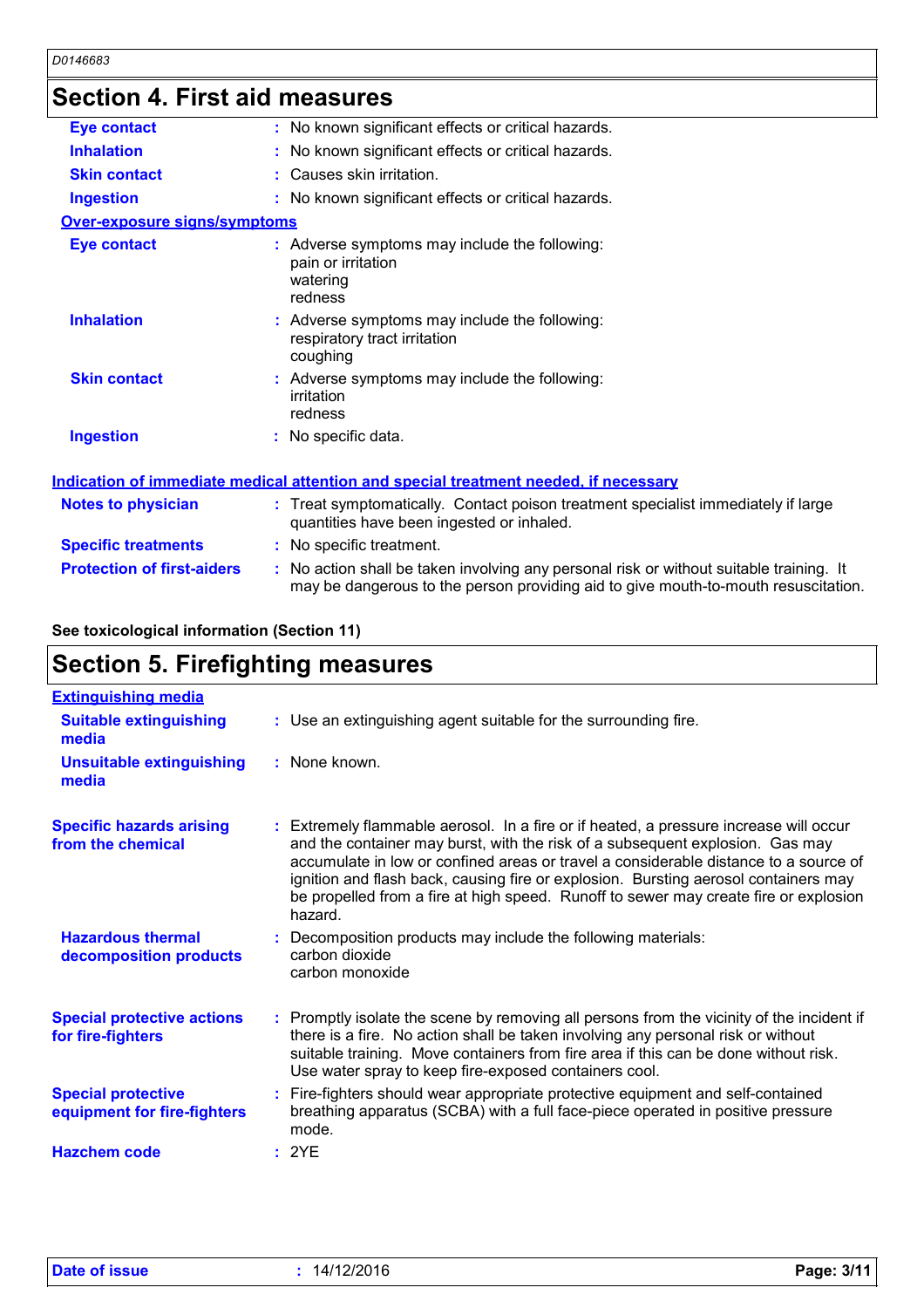# **Section 6. Accidental release measures**

|                                  | <b>Personal precautions, protective equipment and emergency procedures</b>                                                                                                                                                                                                                                                                                                                                                                                                                                                                                                                                                                                                                                                                                                      |
|----------------------------------|---------------------------------------------------------------------------------------------------------------------------------------------------------------------------------------------------------------------------------------------------------------------------------------------------------------------------------------------------------------------------------------------------------------------------------------------------------------------------------------------------------------------------------------------------------------------------------------------------------------------------------------------------------------------------------------------------------------------------------------------------------------------------------|
| For non-emergency<br>personnel   | : No action shall be taken involving any personal risk or without suitable training.<br>Evacuate surrounding areas. Keep unnecessary and unprotected personnel from<br>entering. In the case of aerosols being ruptured, care should be taken due to the<br>rapid escape of the pressurised contents and propellant. If a large number of<br>containers are ruptured, treat as a bulk material spillage according to the<br>instructions in the clean-up section. Do not touch or walk through spilt material.<br>Shut off all ignition sources. No flares, smoking or flames in hazard area. Avoid<br>breathing vapour or mist. Provide adequate ventilation. Wear appropriate respirator<br>when ventilation is inadequate. Put on appropriate personal protective equipment. |
| For emergency responders         | If specialised clothing is required to deal with the spillage, take note of any<br>information in Section 8 on suitable and unsuitable materials. See also the<br>information in "For non-emergency personnel".                                                                                                                                                                                                                                                                                                                                                                                                                                                                                                                                                                 |
| <b>Environmental precautions</b> | : Avoid dispersal of spilt material and runoff and contact with soil, waterways, drains<br>and sewers. Inform the relevant authorities if the product has caused environmental                                                                                                                                                                                                                                                                                                                                                                                                                                                                                                                                                                                                  |

pollution (sewers, waterways, soil or air).

**Methods and material for containment and cleaning up**

| <b>Small spill</b> | : Stop leak if without risk. Move containers from spill area. Use spark-proof tools and<br>explosion-proof equipment. Dilute with water and mop up if water-soluble.<br>Alternatively, or if water-insoluble, absorb with an inert dry material and place in an<br>appropriate waste disposal container. Dispose of via a licensed waste disposal<br>contractor.                                                                                                                                                                                                                                                                                                                                                                                                        |
|--------------------|-------------------------------------------------------------------------------------------------------------------------------------------------------------------------------------------------------------------------------------------------------------------------------------------------------------------------------------------------------------------------------------------------------------------------------------------------------------------------------------------------------------------------------------------------------------------------------------------------------------------------------------------------------------------------------------------------------------------------------------------------------------------------|
| <b>Large spill</b> | : Stop leak if without risk. Move containers from spill area. Use spark-proof tools and<br>explosion-proof equipment. Approach the release from upwind. Prevent entry into<br>sewers, water courses, basements or confined areas. Wash spillages into an<br>effluent treatment plant or proceed as follows. Contain and collect spillage with non-<br>combustible, absorbent material e.g. sand, earth, vermiculite or diatomaceous earth<br>and place in container for disposal according to local regulations (see Section 13).<br>Dispose of via a licensed waste disposal contractor. Contaminated absorbent<br>material may pose the same hazard as the spilt product. Note: see Section 1 for<br>emergency contact information and Section 13 for waste disposal. |

**See Section 1 for emergency contact information.**

**See Section 8 for information on appropriate personal protective equipment. See Section 13 for additional waste treatment information.**

# **Section 7. Handling and storage**

| <b>Precautions for safe handling</b>             |                                                                                                                                                                                                                                                                                                                                                                                                                                                                                                                                                                                                                                                                                                                    |
|--------------------------------------------------|--------------------------------------------------------------------------------------------------------------------------------------------------------------------------------------------------------------------------------------------------------------------------------------------------------------------------------------------------------------------------------------------------------------------------------------------------------------------------------------------------------------------------------------------------------------------------------------------------------------------------------------------------------------------------------------------------------------------|
| <b>Protective measures</b>                       | : Put on appropriate personal protective equipment (see Section 8). Pressurised<br>container: protect from sunlight and do not expose to temperature exceeding 50°C.<br>Do not pierce or burn, even after use. Do not ingest. Avoid contact with eyes, skin<br>and clothing. Avoid breathing gas. Avoid breathing vapour or mist. Use only with<br>adequate ventilation. Wear appropriate respirator when ventilation is inadequate.<br>Store and use away from heat, sparks, open flame or any other ignition source. Use<br>explosion-proof electrical (ventilating, lighting and material handling) equipment.<br>Use only non-sparking tools. Empty containers retain product residue and can be<br>hazardous. |
| <b>Advice on general</b><br>occupational hygiene | : Eating, drinking and smoking should be prohibited in areas where this material is<br>handled, stored and processed. Workers should wash hands and face before<br>eating, drinking and smoking. Remove contaminated clothing and protective<br>equipment before entering eating areas. See also Section 8 for additional<br>information on hygiene measures.                                                                                                                                                                                                                                                                                                                                                      |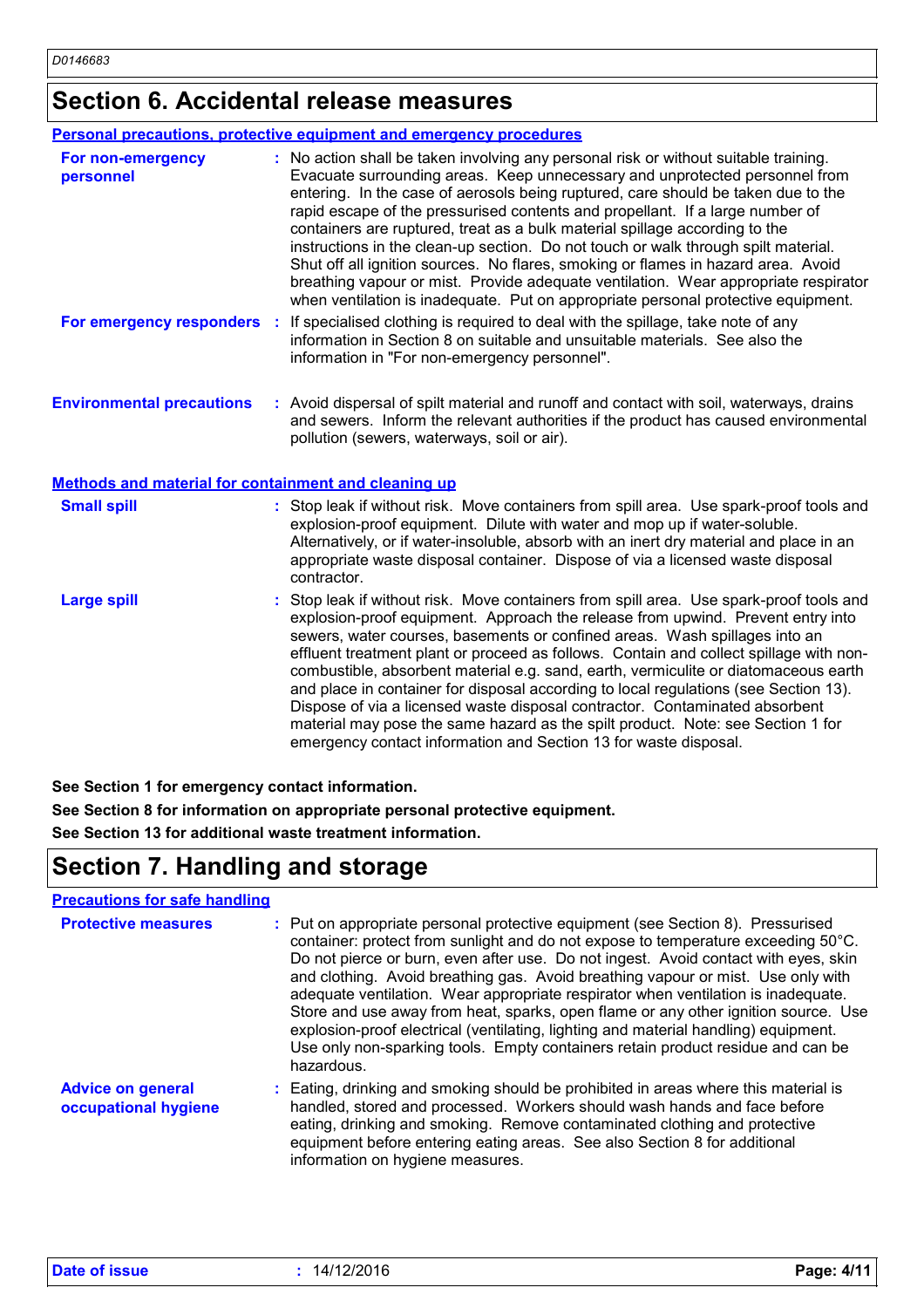# **Section 7. Handling and storage**

|                          | <b>Conditions for safe storage, :</b> Do not store above the following temperature: $50^{\circ}$ C (122 <sup>°</sup> F). Store in accordance                                                                          |
|--------------------------|-----------------------------------------------------------------------------------------------------------------------------------------------------------------------------------------------------------------------|
| including any            | with local regulations. Store away from direct sunlight in a dry, cool and well-                                                                                                                                      |
| <b>incompatibilities</b> | ventilated area, away from incompatible materials (see Section 10) and food and<br>drink. Protect from sunlight. Eliminate all ignition sources. Use appropriate<br>containment to avoid environmental contamination. |
| Do not store above the   | : 50 °C                                                                                                                                                                                                               |

**following temperature**

# **Section 8. Exposure controls and personal protection**

#### **Control parameters**

#### **Australia**

**Occupational exposure limits**

| <b>Ingredient name</b> | <b>Exposure limits</b>                                                           |
|------------------------|----------------------------------------------------------------------------------|
| <b>Butane</b>          | Safe Work Australia (Australia, 1/2014).<br>TWA: 1900 mg/m <sup>3</sup> 8 hours. |
| propane                | TWA: 800 ppm 8 hours.<br><b>TRGS900 AGW (Germany, 12/2014).</b>                  |
|                        | TWA: 1800 mg/m <sup>3</sup> 8 hours.<br>PEAK: 7200 mg/m <sup>3</sup> 15 minutes. |
|                        | TWA: 1000 ppm 8 hours.<br>PEAK: 4000 ppm 15 minutes.                             |

#### **New Zealand**

| <b>Ingredient name</b> | <b>Exposure limits</b>                                                                                 |
|------------------------|--------------------------------------------------------------------------------------------------------|
| butane                 | NZ OSH (New Zealand, 2/2013).<br>WES-TWA: 800 ppm 8 hours.<br>WES-TWA: 1900 mg/m <sup>3</sup> 8 hours. |

| <b>Appropriate engineering</b><br><b>controls</b> | : Use only with adequate ventilation. If user operations generate dust, fumes, gas,<br>vapour or mist, use process enclosures, local exhaust ventilation or other<br>engineering controls to keep worker exposure to airborne contaminants below any<br>recommended or statutory limits. The engineering controls also need to keep gas,<br>vapour or dust concentrations below any lower explosive limits. Use explosion-proof<br>ventilation equipment. |
|---------------------------------------------------|-----------------------------------------------------------------------------------------------------------------------------------------------------------------------------------------------------------------------------------------------------------------------------------------------------------------------------------------------------------------------------------------------------------------------------------------------------------|
| <b>Environmental exposure</b><br><b>controls</b>  | : Emissions from ventilation or work process equipment should be checked to ensure<br>they comply with the requirements of environmental protection legislation. In some<br>cases, fume scrubbers, filters or engineering modifications to the process<br>equipment will be necessary to reduce emissions to acceptable levels.                                                                                                                           |
| <b>Individual protection measures</b>             |                                                                                                                                                                                                                                                                                                                                                                                                                                                           |
| <b>Hygiene measures</b>                           | : Wash hands, forearms and face thoroughly after handling chemical products, before<br>eating, smoking and using the lavatory and at the end of the working period.<br>Appropriate techniques should be used to remove potentially contaminated clothing.<br>Wash contaminated clothing before reusing. Ensure that eyewash stations and<br>safety showers are close to the workstation location.                                                         |
| <b>Eye/face protection</b>                        | : Safety eyewear complying with an approved standard should be used when a risk<br>assessment indicates this is necessary to avoid exposure to liquid splashes, mists,<br>gases or dusts. If contact is possible, the following protection should be worn,<br>unless the assessment indicates a higher degree of protection: chemical splash<br>goggles.                                                                                                  |
| <b>Skin protection</b>                            |                                                                                                                                                                                                                                                                                                                                                                                                                                                           |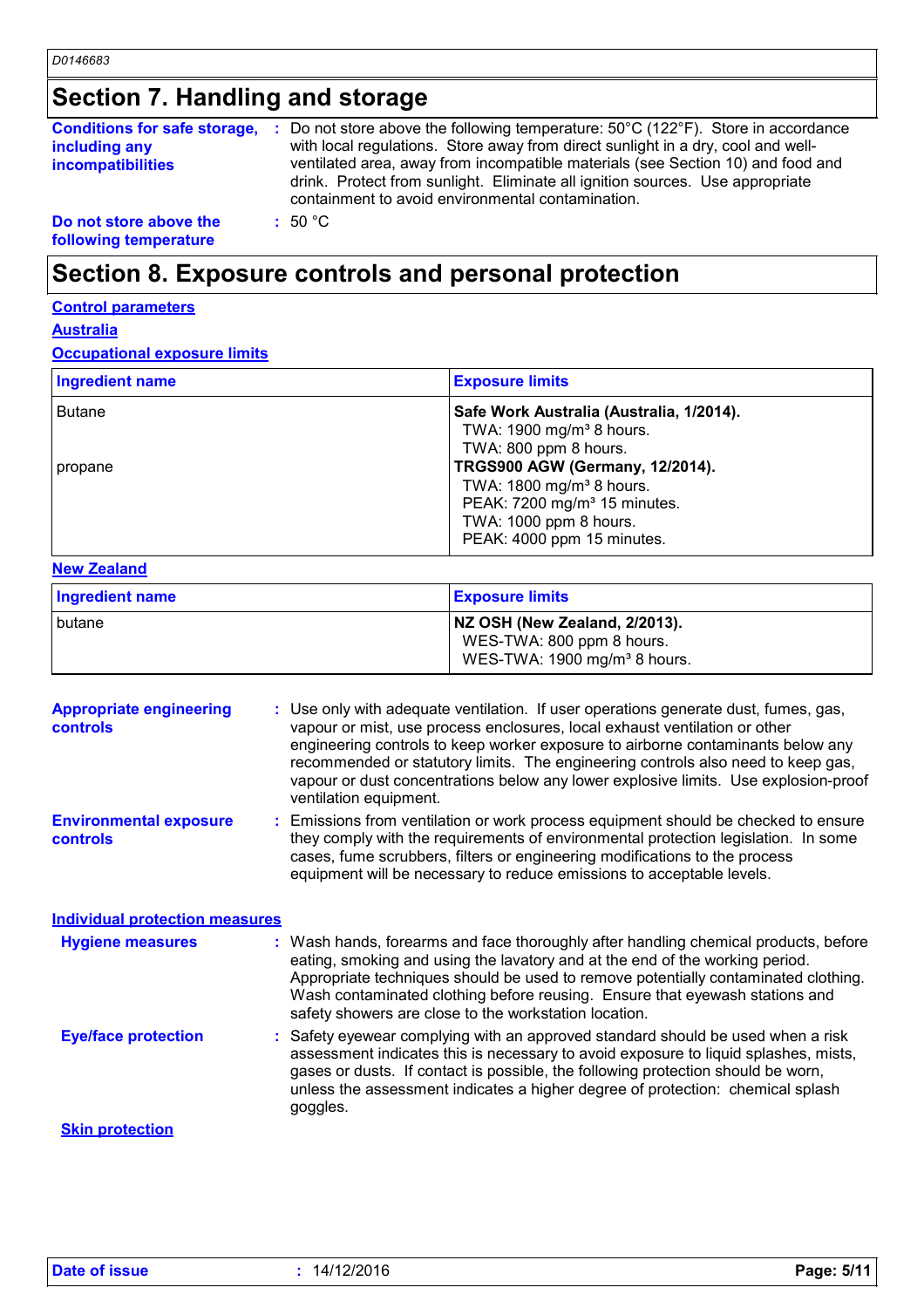# **Section 8. Exposure controls and personal protection**

| <b>Hand protection</b>        | : Chemical-resistant, impervious gloves complying with an approved standard should<br>be worn at all times when handling chemical products if a risk assessment indicates<br>this is necessary. Considering the parameters specified by the glove manufacturer,<br>check during use that the gloves are still retaining their protective properties. It<br>should be noted that the time to breakthrough for any glove material may be<br>different for different glove manufacturers. In the case of mixtures, consisting of<br>several substances, the protection time of the gloves cannot be accurately<br>estimated. |
|-------------------------------|---------------------------------------------------------------------------------------------------------------------------------------------------------------------------------------------------------------------------------------------------------------------------------------------------------------------------------------------------------------------------------------------------------------------------------------------------------------------------------------------------------------------------------------------------------------------------------------------------------------------------|
| <b>Body protection</b>        | : Personal protective equipment for the body should be selected based on the task<br>being performed and the risks involved and should be approved by a specialist<br>before handling this product. When there is a risk of ignition from static electricity,<br>wear anti-static protective clothing. For the greatest protection from static<br>discharges, clothing should include anti-static overalls, boots and gloves.                                                                                                                                                                                             |
| <b>Other skin protection</b>  | : Appropriate footwear and any additional skin protection measures should be<br>selected based on the task being performed and the risks involved and should be<br>approved by a specialist before handling this product.                                                                                                                                                                                                                                                                                                                                                                                                 |
| <b>Respiratory protection</b> | Based on the hazard and potential for exposure, select a respirator that meets the<br>appropriate standard or certification. Respirators must be used according to a<br>respiratory protection program to ensure proper fitting, training, and other important<br>aspects of use.                                                                                                                                                                                                                                                                                                                                         |

# **Section 9. Physical and chemical properties**

| <b>Appearance</b>                                 |                                                                 |
|---------------------------------------------------|-----------------------------------------------------------------|
| <b>Physical state</b>                             | : Liquid. [Liquefied compressed gas.]                           |
| <b>Colour</b>                                     | : Colourless.                                                   |
| <b>Odour</b>                                      | Citrus, Fruity.                                                 |
| <b>Odour threshold</b>                            | $\cdot$ Not available.                                          |
| рH                                                | Not available.                                                  |
| <b>Melting point</b>                              | Not available.                                                  |
| <b>Boiling point</b>                              | : $0^{\circ}$ C (32 $^{\circ}$ F)                               |
| <b>Flash point</b>                                | Closed cup: $\leq 0^{\circ}$ C ( $\leq 32^{\circ}$ F)           |
| <b>Evaporation rate</b>                           | Not available.                                                  |
| <b>Flammability (solid, gas)</b>                  | : Not available.                                                |
| Lower and upper explosive<br>(flammable) limits   | : Not available.                                                |
| <b>Vapour pressure</b>                            | $:$ Not available.                                              |
| <b>Vapour density</b>                             | $:$ Not available.                                              |
| <b>Relative density</b>                           | $: 0.7$ to 0.8                                                  |
| <b>Solubility</b>                                 | Insoluble in the following materials: cold water and hot water. |
| <b>Solubility in water</b>                        | : Not available.                                                |
| <b>Partition coefficient: n-</b><br>octanol/water | : Not available.                                                |
| <b>Auto-ignition temperature</b>                  | : Not available.                                                |
| <b>Decomposition temperature</b>                  | $:$ Not available.                                              |
| <b>Viscosity</b>                                  | $:$ Not available.                                              |
| Flow time (ISO 2431)                              | : Not available.                                                |
| <b>Type of aerosol</b>                            | : Spray                                                         |
|                                                   |                                                                 |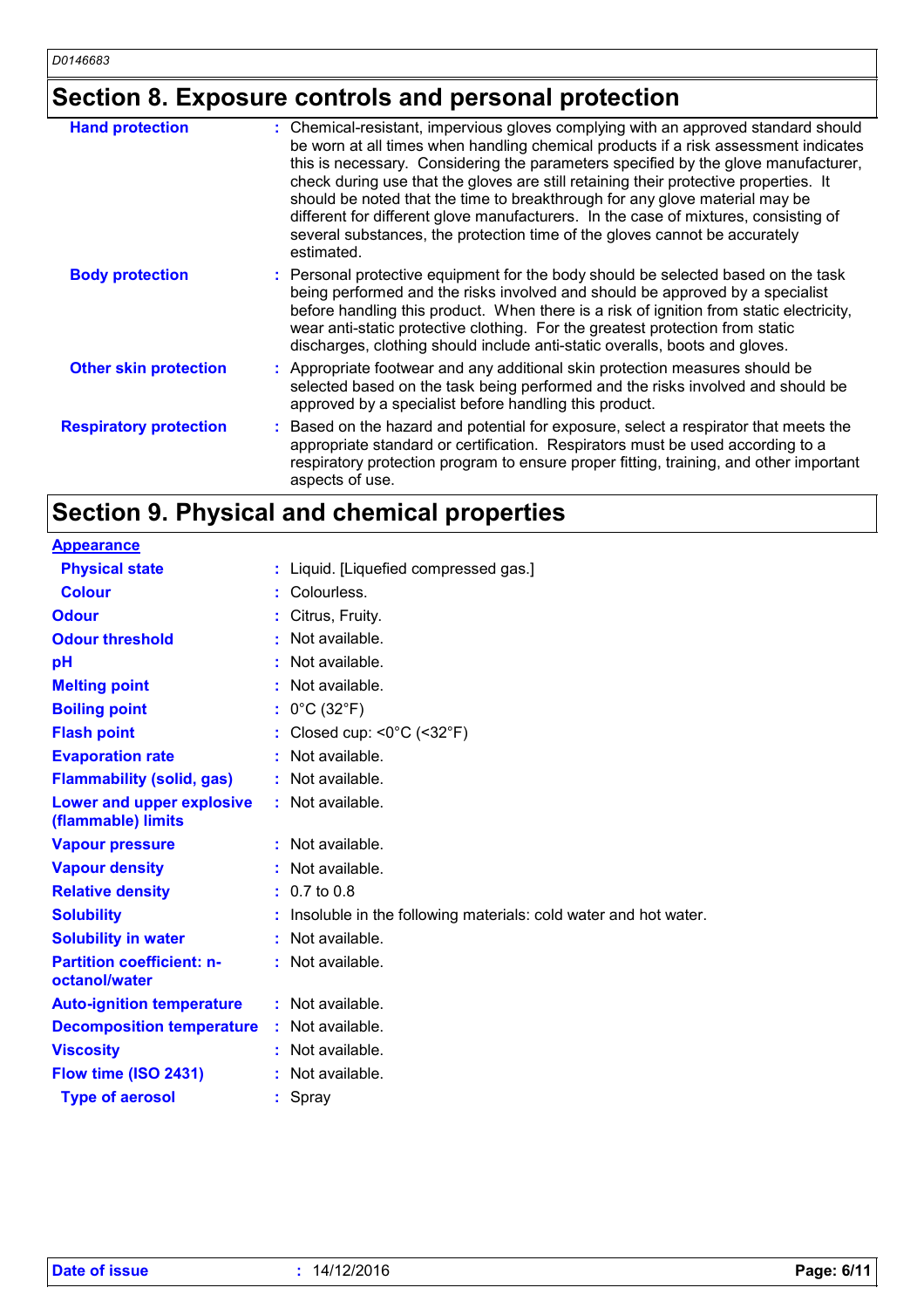# **Section 10. Stability and reactivity**

| <b>Reactivity</b>                            | : No specific test data related to reactivity available for this product or its ingredients.              |
|----------------------------------------------|-----------------------------------------------------------------------------------------------------------|
| <b>Chemical stability</b>                    | : The product is stable.                                                                                  |
| <b>Possibility of hazardous</b><br>reactions | : Under normal conditions of storage and use, hazardous reactions will not occur.                         |
| <b>Conditions to avoid</b>                   | : Avoid all possible sources of ignition (spark or flame).                                                |
| <b>Incompatible materials</b>                | : No specific data.                                                                                       |
| <b>Hazardous decomposition</b><br>products   | : Under normal conditions of storage and use, hazardous decomposition products<br>should not be produced. |

### **Section 11. Toxicological information**

#### **Information on toxicological effects**

#### **Acute toxicity**

| <b>Product/ingredient name</b>                                | <b>Result</b>                                                          | <b>Species</b>      | <b>Dose</b>                              | <b>Exposure</b>    |
|---------------------------------------------------------------|------------------------------------------------------------------------|---------------------|------------------------------------------|--------------------|
| <b>Butane</b><br>Mortein Fast Knockdown<br>MIK D0146683 (ANZ) | <b>LC50 Inhalation Vapour</b><br>LC50 Inhalation Dusts and mists   Rat | Rat                 | 658000 mg/m <sup>3</sup><br>$>4.81$ mg/l | 4 hours<br>4 hours |
|                                                               | LD50 Dermal<br>LD50 Oral                                               | Rat<br>Rat - Female | >2000 mg/kg<br>>2500 mg/kg               |                    |

**Conclusion/Summary :** \* Not classified Harmful . Information is based on toxicity test result of the concentrate of a similar product.

#### **Irritation/Corrosion**

| <b>Product/ingredient name</b>               | <u> Result</u>                        | <b>Species</b> | <b>Score</b> | <b>Exposure</b>   | <b>Observation</b> |
|----------------------------------------------|---------------------------------------|----------------|--------------|-------------------|--------------------|
| Mortein Fast Knockdown<br>MIK D0146683 (ANZ) | Eyes - Redness of the<br>conjunctivae | Rabbit         | 10.3         | <b>60 minutes</b> | 72 hours           |
|                                              | Skin - Moderate irritant              | Rabbit         |              |                   | 14 davs            |

#### **Conclusion/Summary**

| Skin  | : * Irritating to skin. Information is based on toxicity test result of the concentrate.     |
|-------|----------------------------------------------------------------------------------------------|
| Емаа. | $\bullet$ * Non-irritating to the even-information is become an texicity toot require of the |

**Eyes :** \* Non-irritating to the eyes. Information is based on toxicity test result of the concentrate.

**Respiratory :** Based on available data, the classification criteria are not met.

#### **Sensitisation**

| <b>Product/ingredient name</b>               | <b>Route of</b><br>exposure                                         | <b>Species</b>                    | <b>Result</b>                                                                   |
|----------------------------------------------|---------------------------------------------------------------------|-----------------------------------|---------------------------------------------------------------------------------|
| Mortein Fast Knockdown<br>MIK D0146683 (ANZ) | skin                                                                | Rat                               | Not sensitizing                                                                 |
| <b>Conclusion/Summary</b>                    |                                                                     |                                   |                                                                                 |
| <b>Skin</b>                                  |                                                                     | concentrate of a similar product. | : * Non-sensitiser to skin. Information is based on toxicity test result of the |
| <b>Respiratory</b>                           | : Based on available data, the classification criteria are not met. |                                   |                                                                                 |
| <b>Mutagenicity</b><br>Not available.        |                                                                     |                                   |                                                                                 |
| <b>Conclusion/Summary</b>                    |                                                                     |                                   | : Based on available data, the classification criteria are not met.             |

**Date of issue :** 14/12/2016 **Page: 7/11**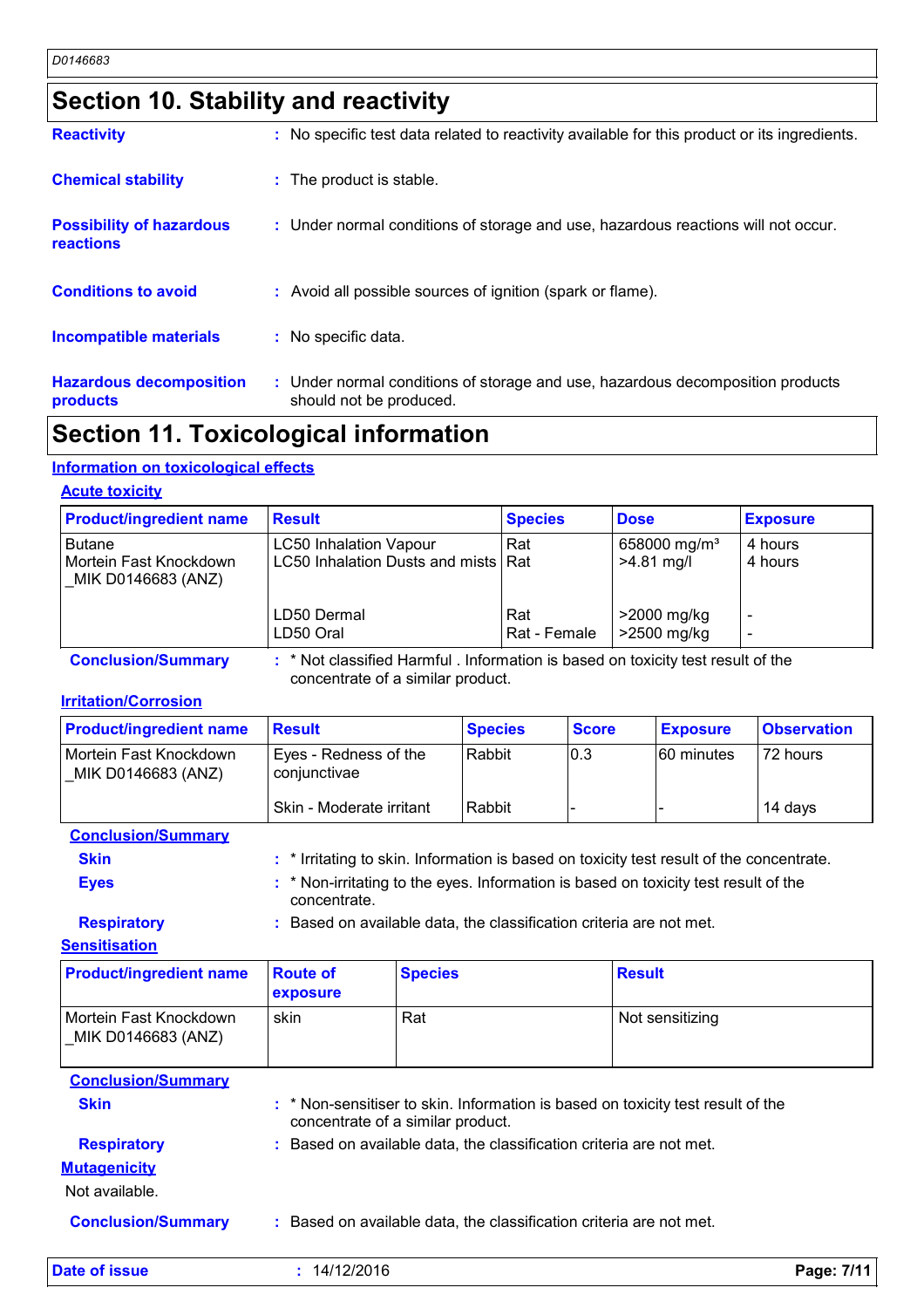# **Section 11. Toxicological information**

| <b>Carcinogenicity</b><br>Not available.                                                               |                                                                                            |  |
|--------------------------------------------------------------------------------------------------------|--------------------------------------------------------------------------------------------|--|
| <b>Conclusion/Summary</b><br><b>Reproductive toxicity</b><br>Not available.                            | : Based on available data, the classification criteria are not met.                        |  |
| <b>Conclusion/Summary</b><br><b>Teratogenicity</b><br>Not available.                                   | : Based on available data, the classification criteria are not met.                        |  |
| <b>Conclusion/Summary</b><br><b>Specific target organ toxicity (single exposure)</b><br>Not available. | : Based on available data, the classification criteria are not met.                        |  |
| <b>Specific target organ toxicity (repeated exposure)</b><br>Not available.                            |                                                                                            |  |
| <b>Aspiration hazard</b><br>Not available.                                                             |                                                                                            |  |
| <b>Information on likely routes</b><br>of exposure                                                     | : Not available.                                                                           |  |
| <b>Potential acute health effects</b>                                                                  |                                                                                            |  |
| <b>Eye contact</b>                                                                                     | : No known significant effects or critical hazards.                                        |  |
| <b>Inhalation</b>                                                                                      | No known significant effects or critical hazards.                                          |  |
| <b>Skin contact</b>                                                                                    | : Causes skin irritation.                                                                  |  |
| <b>Ingestion</b>                                                                                       | : No known significant effects or critical hazards.                                        |  |
|                                                                                                        | <b>Symptoms related to the physical, chemical and toxicological characteristics</b>        |  |
| <b>Eye contact</b>                                                                                     | : Adverse symptoms may include the following:<br>pain or irritation<br>watering<br>redness |  |
| <b>Inhalation</b>                                                                                      | : Adverse symptoms may include the following:<br>respiratory tract irritation<br>coughing  |  |
| <b>Skin contact</b>                                                                                    | : Adverse symptoms may include the following:<br>irritation<br>redness                     |  |
| <b>Ingestion</b>                                                                                       | : No specific data.                                                                        |  |
|                                                                                                        | Delayed and immediate effects as well as chronic effects from short and long-term exposure |  |
| <b>Short term exposure</b>                                                                             |                                                                                            |  |
| <b>Potential immediate</b><br>effects                                                                  | : Not available.                                                                           |  |
| <b>Potential delayed effects</b>                                                                       | : Not available.                                                                           |  |
| <b>Long term exposure</b>                                                                              |                                                                                            |  |
| <b>Potential immediate</b><br>effects                                                                  | : Not available.                                                                           |  |

Not available.

**Potential chronic health effects**

**Potential delayed effects :** Not available.

**Date of issue :** 14/12/2016 **Page: 8/11**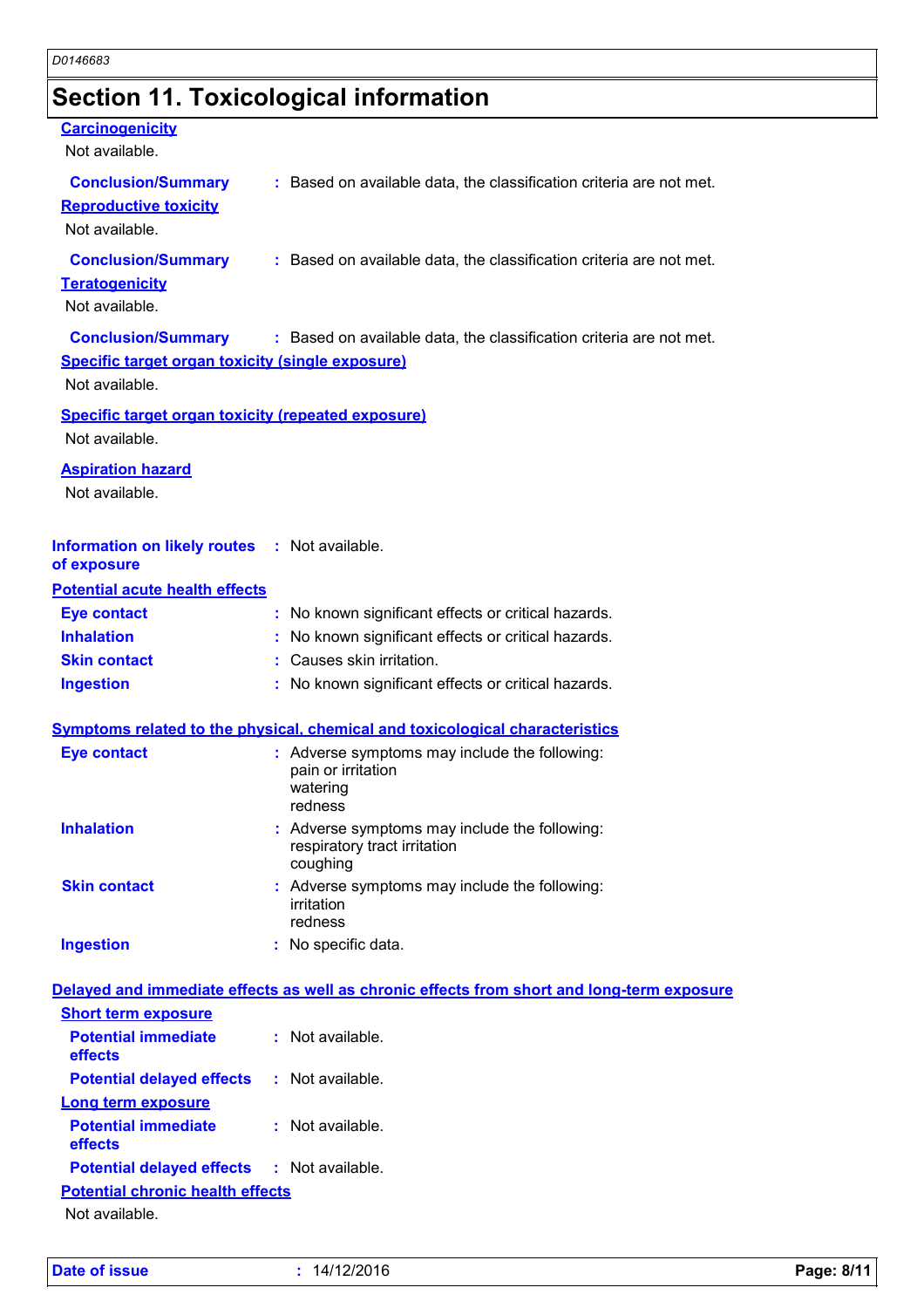## **Section 11. Toxicological information**

| <b>Conclusion/Summary</b>    | : Based on available data, the classification criteria are not met. |
|------------------------------|---------------------------------------------------------------------|
| <b>General</b>               | : No known significant effects or critical hazards.                 |
| <b>Carcinogenicity</b>       | : No known significant effects or critical hazards.                 |
| <b>Mutagenicity</b>          | : No known significant effects or critical hazards.                 |
| <b>Teratogenicity</b>        | : No known significant effects or critical hazards.                 |
| <b>Developmental effects</b> | : No known significant effects or critical hazards.                 |
| <b>Fertility effects</b>     | : No known significant effects or critical hazards.                 |

#### **Numerical measures of toxicity**

**Acute toxicity estimates**

Not available.

# **Section 12. Ecological information**

#### **Toxicity**

| <b>Product/ingredient name</b>                                   | <b>Result</b>                                                                              | <b>Species</b>                                | <b>Exposure</b>      |
|------------------------------------------------------------------|--------------------------------------------------------------------------------------------|-----------------------------------------------|----------------------|
| Mortein Dual AIK Aerosol<br>(Perm) Sunny<br>Blitz D0146683 (ANZ) | Acute EC50 47.11 mg/l                                                                      | Algae - Pseudokirchneriella<br>subcapitata    | 72 hours             |
|                                                                  | Acute EC50 1.38 mg/l Fresh water<br>Acute LC50 5.24 mg/l Fresh water                       | Daphnia - Daphnia magna<br>Fish - Danio rerio | 48 hours<br>96 hours |
| Canalusian IC company                                            | $\cdot$ * Tayle to caustic creatives. Mou couse least term adverse effects in the counting |                                               |                      |

**Conclusion/Summary :** \* Toxic to aquatic organisms. May cause long-term adverse effects in the aquatic environment. Information is based on toxicity test result of the concentrate of a similar product.

#### **Persistence and degradability**

Not available.

#### **Bioaccumulative potential**

| <b>Product/ingredient name</b> | $\blacksquare$ Log $\mathsf{P}_\mathsf{ow}$ | <b>BCF</b> | <b>Potential</b> |
|--------------------------------|---------------------------------------------|------------|------------------|
| <b>Butane</b>                  | 2.89                                        |            | low              |
| propane                        | .09                                         |            | low              |

#### **Mobility in soil**

**Soil/water partition coefficient (KOC) :** Not available.

#### **Other adverse effects** : No known significant effects or critical hazards.

### **Section 13. Disposal considerations**

The generation of waste should be avoided or minimised wherever possible. Disposal of this product, solutions and any by-products should at all times comply with the requirements of environmental protection and waste disposal legislation and any regional local authority requirements. Dispose of surplus and nonrecyclable products via a licensed waste disposal contractor. Waste should not be disposed of untreated to the sewer unless fully compliant with the requirements of all authorities with jurisdiction. Waste packaging should be recycled. Incineration or landfill should only be considered when recycling is not feasible. This material and its container must be disposed of in a safe way. Empty containers or liners may retain some product residues. Do not puncture or incinerate container. **Disposal methods :**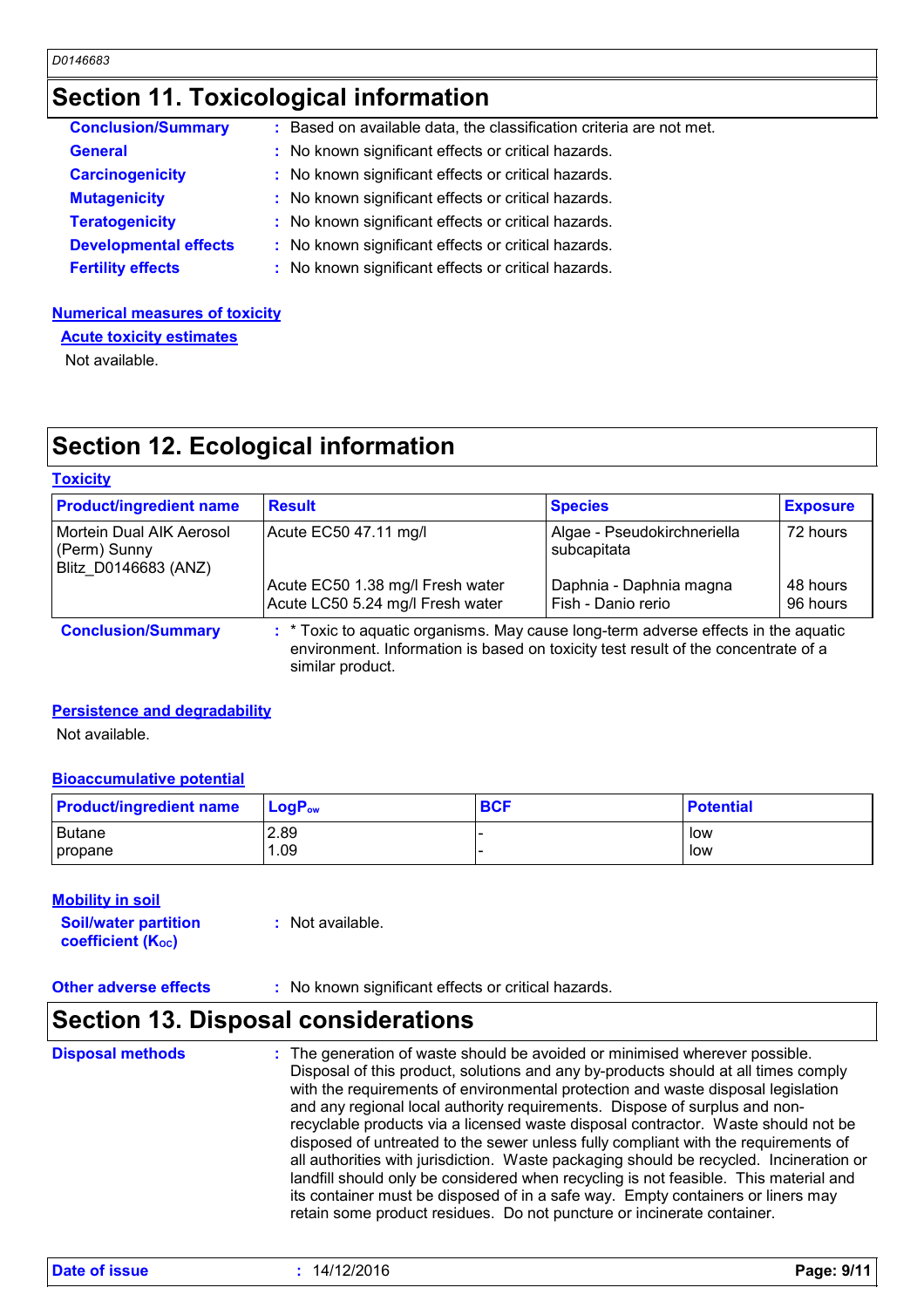*D0146683* 

| 14. Transport information |               |                                                   |                |     |              |                                                                                                                                                                                                                                                                                                                                                                                                                                                                                                                    |
|---------------------------|---------------|---------------------------------------------------|----------------|-----|--------------|--------------------------------------------------------------------------------------------------------------------------------------------------------------------------------------------------------------------------------------------------------------------------------------------------------------------------------------------------------------------------------------------------------------------------------------------------------------------------------------------------------------------|
| <b>Regulation</b>         |               | <b>UN number Proper shipping name</b>             | <b>Classes</b> | PG* | <b>Label</b> | <b>Additional information</b>                                                                                                                                                                                                                                                                                                                                                                                                                                                                                      |
| <b>ADG</b>                | <b>UN1950</b> | <b>AEROSOLS</b>                                   | 2.1            |     |              | <b>Hazchem code</b><br>2YE<br><b>Special provisions</b><br>63, 190, 277, 327                                                                                                                                                                                                                                                                                                                                                                                                                                       |
| <b>IMDG</b>               | <b>UN1950</b> | <b>AEROSOLS. Marine</b><br>pollutant (esbiothrin) | 2.1            |     | ¥⊿           | The marine pollutant mark<br>is not required when<br>transported in sizes of ≤5<br>L or $\leq$ 5 kg.<br><b>Emergency schedules</b><br>(EmS)<br>F-D, S-U<br><b>Special provisions</b><br>63, 190, 277, 327, 959,<br>344                                                                                                                                                                                                                                                                                             |
| <b>IATA</b>               | <b>UN1950</b> | Aerosols, flammable                               | 2.1            |     | $\bigstar$   | The environmentally<br>hazardous substance<br>mark may appear if<br>required by other<br>transportation regulations.<br><b>Passenger and Cargo</b><br><b>Aircraft Quantity</b><br>limitation: 75 kg<br>Packaging instructions:<br>203<br><b>Cargo Aircraft Only</b><br>Quantity limitation: 150 kg<br>Packaging instructions:<br>203<br><b>Limited Quantities -</b><br><b>Passenger Aircraft</b><br>Quantity limitation: 30 kg<br>Packaging instructions:<br>Y203<br><b>Special provisions</b><br>A145, A167, A802 |

PG\* : Packing group

**Special precautions for user Transport within user's premises:** always transport in closed containers that are **:** upright and secure. Ensure that persons transporting the product know what to do in the event of an accident or spillage.

# **Section 15. Regulatory information**

| <b>Standard Uniform Schedule of Medicine and Poisons</b>                                                           |                                                                        |             |
|--------------------------------------------------------------------------------------------------------------------|------------------------------------------------------------------------|-------------|
| Australia - Not scheduled                                                                                          |                                                                        |             |
|                                                                                                                    | <b>Model Work Health and Safety Requlations - Scheduled Substances</b> |             |
| No listed substance<br><b>Australian Pesticides and</b><br><b>Veterinary Medicines</b><br><b>Authority (APVMA)</b> | : 69354                                                                |             |
| <b>Australia inventory (AICS)</b>                                                                                  | All components are listed or exempted.                                 |             |
| <b>New Zealand Inventory of</b><br><b>Chemicals (NZIoC)</b>                                                        | : All components are listed or exempted.                               |             |
| <b>Date of issue</b>                                                                                               | 14/12/2016                                                             | Page: 10/11 |